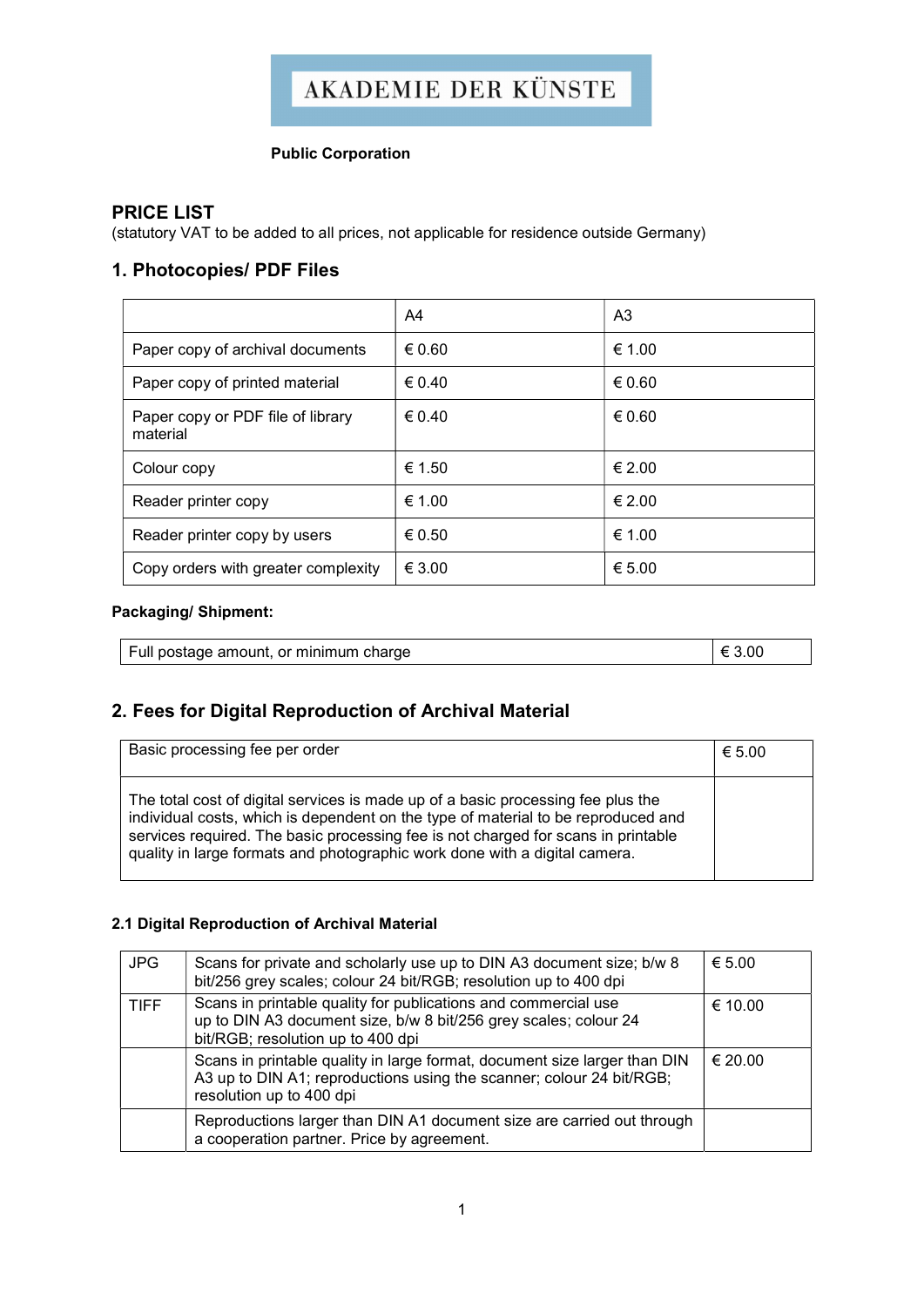#### Additional Services for Digital Image Processing:

| Photographic work using digital camera (three-dimensional objects, reproductions<br>of particularly complex or fragile originals), high-resolution print quality | € 30.00 |
|------------------------------------------------------------------------------------------------------------------------------------------------------------------|---------|
| Follow-up image processing fee per file/ digital retouching (scratches, dust etc.)                                                                               | € 8.00  |
| CD/ DVD with printed label per disc, including material costs                                                                                                    | € 3.00  |
| Digital contact prints in PDF-format for preview purposes, up to 10 photos or<br>images up to DIN A3 document size, one per user and theme                       | € 7.00  |

Express service: 50% surcharge on production costs for delivery within 24 hours, by agreement, up to ten images

#### 2.2 Digital Reproduction of Audio-Visual Material

| Duplication of audio material per 5 minutes of playing time, as MP3 audio file                         | € 3.00     |
|--------------------------------------------------------------------------------------------------------|------------|
| Duplication of video footage per 5 minutes of playing time, as MPEG-2 video file                       | € 5.00     |
| Digitisation surcharge for analogue audio-visual material by agreement (per hour)                      | € 20.00    |
| CD/DVD with printed label per disc, including material costs                                           | € 3.00     |
| Duplication services carried out by third parties (cinematic films, 8-35mm)<br>substandard films etc.) | full costs |

Express service: 50% surcharge on production costs for delivery within 24 hours, by agreement

## Packaging/ Shipping:

| Full postage amount, or minimum charge | € 3.00 |
|----------------------------------------|--------|
| Digital delivery by e-mail or download | € 3.00 |

## 3. Fees for Publication of Image Material

The Akademie der Künste is the owner of the original images and claims ancillary copyrights to all duplications made. The Akademie der Künste charges a publication fee regardless of any payment agreements made with the copyright holder. Any publication types not covered by this price list shall be calculated on the basis of the annually updated "Picture Fees" determined by the photo marketing the SME community. For works whose rights the Akademie der Künste has transferred to VG Bild-Kunst or other collecting societies, the Akademie der Künste does not charge any additional fees.

#### 3.1 Books/ Illustrated Books/ Flyers

| Print edition up to 3,000 copies                                      | € 25.00                               |
|-----------------------------------------------------------------------|---------------------------------------|
| Print edition up to 5,000 copies                                      | € 30.00                               |
| Print edition up to 10,000 copies                                     | € 40.00                               |
| Print edition above 10,000 copies                                     | € 55.00 minimum charge                |
| Full-page illustration                                                | plus $50%$                            |
| Title page                                                            | plus 100%                             |
| Publication in multiple languages                                     | plus 50% for each additional language |
| Worldwide usage rights                                                | plus 150%                             |
| Pocketbooks/reprints                                                  | 20% discount                          |
| Scholarly publications, periodicals,<br>encyclopedias and schoolbooks | 50% discount                          |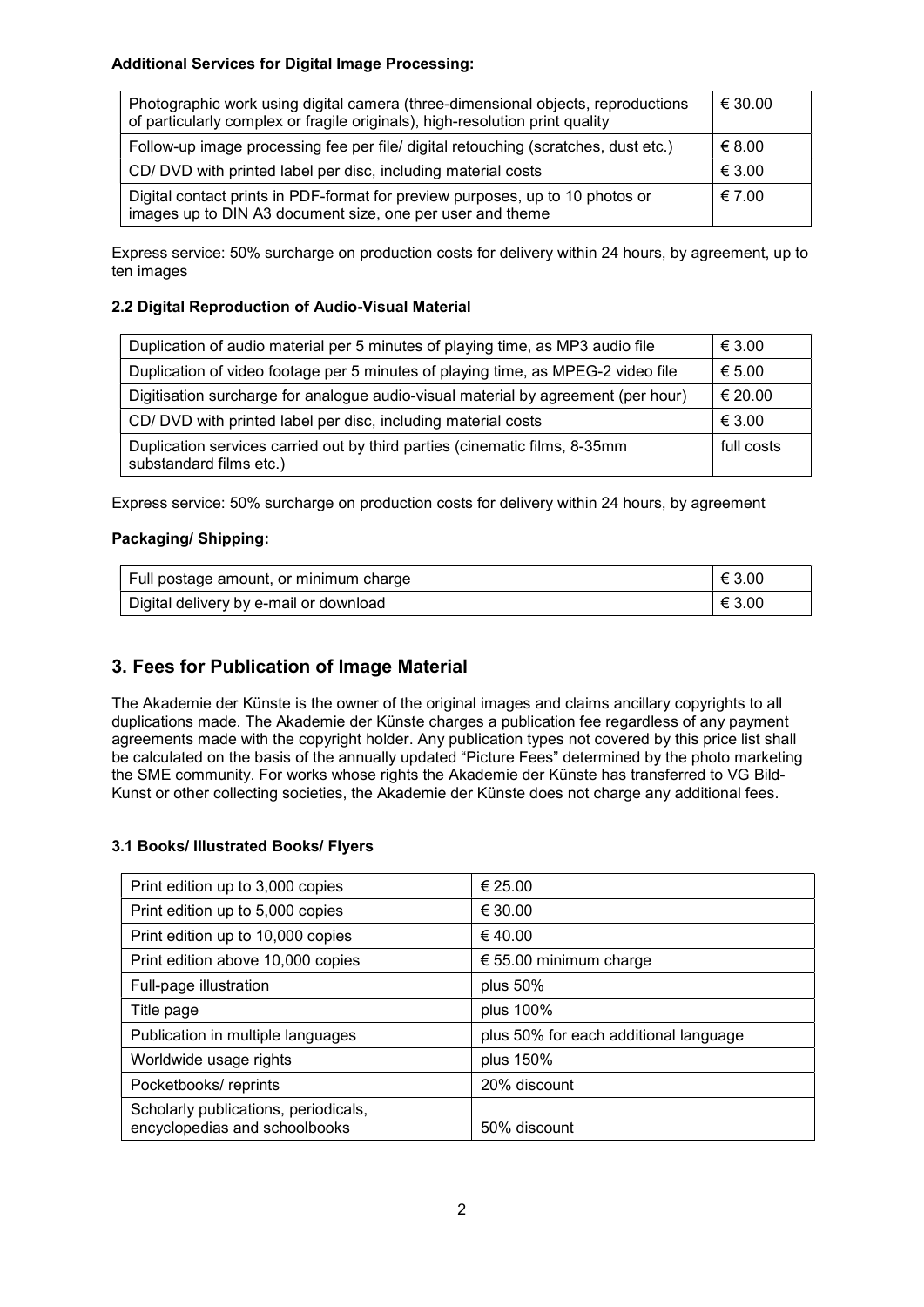## 3.2 E-Books

| 500 copies (max.)                                                                                                                       | € 10.00  |
|-----------------------------------------------------------------------------------------------------------------------------------------|----------|
| 5,000 copies (max.)                                                                                                                     | € 30.00  |
| 250,000 copies (max.)                                                                                                                   | € 60.00  |
| 1 million copies (above that by agreement)                                                                                              | € 120.00 |
| Surcharges for full-page illustrations as well as<br>discounts for reprints or scholarly use are<br>calculated as printed publications. |          |

## 3.3 Billboards/ Posters

|                                  | Format up to DIN A2    | Format up to DIN A0 |
|----------------------------------|------------------------|---------------------|
| Print edition up to 3,000 copies | € 230.00               | € 330.00            |
| Print edition up to 5,000 copies | € 280.00               | € 380.00            |
| Print edition over 5,000 copies  | from $\epsilon$ 300.00 | from € 400.00       |

### 3.4 Calendars

|                           | Format up to DIN A5    | Format up to DIN A3    | Larger Formats         |
|---------------------------|------------------------|------------------------|------------------------|
| Print edition up to 5,000 | € 125.00               | € 175.00               | € 230.00               |
| Print edition over 5,000  | from $\epsilon$ 150.00 | from $\epsilon$ 200.00 | from $\epsilon$ 260.00 |

# 3.5 Newspapers/ Magazines

| Print edition up to 10,000 copies, small format to<br>single column | € 25.00          |
|---------------------------------------------------------------------|------------------|
| Print edition up to 50,000 copies, small format to<br>single column | € 35.00          |
| Print edition over 50,000 copies, small format to<br>single column  | from $\in$ 45.00 |
| Large format to full-page illustrations                             | plus 100%        |
| Title page                                                          | plus 150%        |
| Professional journals                                               | 50% discount     |

# 3.6 Postcards (Art Postcards/ Greeting Cards)

| Print edition (max.) | Format up to DIN A6 | Format up to DIN A5 |
|----------------------|---------------------|---------------------|
| 3,000                | € 130               | € 160               |
| 5,000                | € 150               | € 180               |
| 10,000               | € 200               | € 220               |
| beyond that          | € 250               | € 300               |

# 3.7 Advertisement/ Corporate Magazines

| Print edition (max.)       | $1/8$ page | $1/4$ page | $1/2$ page | Full page |
|----------------------------|------------|------------|------------|-----------|
| 1,000                      | € 145      | € 170      | € 195      | € 225     |
| 5,000                      | € 165      | € 190      | € 215      | € 255     |
| 10,000                     | € 180      | € 210      | € 235      | € 285     |
| 100,000                    | € 245      | € 290      | € 325      | € 380     |
| Each additional<br>100,000 | € 50       | € 75       | €85        | € 100     |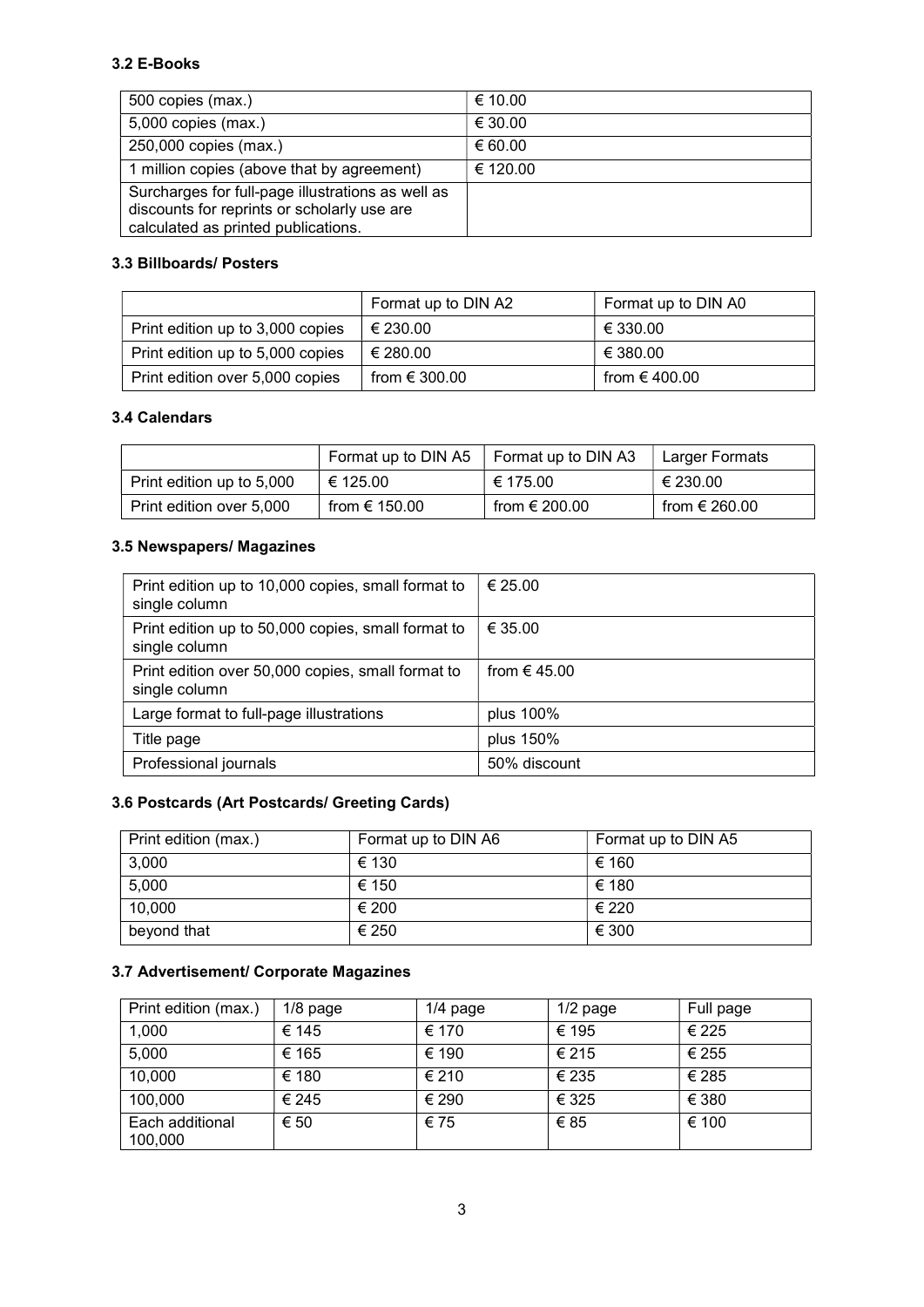#### 3.8 Internet/ Online Publications

- scholarly and editorial online use up to 5 years  $= \epsilon$  80 per image; resolution not higher than 72 dpi, maximum edge length 500 pixels
- scholarly online publications in free open-access platforms  $= \epsilon$  10 per image (no further discounts).
- commercial use (advertising and PR) up to 5 years

|                    | up to 6 months | vear  | more than 5 years |
|--------------------|----------------|-------|-------------------|
| One language only  | € 150          | € 250 | € 300             |
| Multiple languages | € 250          | € 350 | € 400             |

If rights for analogue use have already been granted, a 50% discount applies for simultaneous online use of the same image. If the duration of use is extended, 50% is charged per time period. Other agreements (e.g. banner advertising) must be approved by the director's office at the Archives

#### 3.9 Television (one-time flash, up to 60 seconds)

| Regional broadcaster or national distribution | € 45.00      |
|-----------------------------------------------|--------------|
| European distribution                         | € 60.00      |
| Worldwide distribution                        | € 100.00     |
| Repeats                                       | 50% discount |

Use in cinematic films by special agreement

#### 3.10 DVD/ Blu-ray-Disc Productions (one-time flash, up to 60 seconds)

| $1,000$ copies (max.)  | € 30.00   |
|------------------------|-----------|
| $3,000$ copies (max.)  | € 35.00   |
| 5,000 copies (max.)    | €45.00    |
| 10,000 copies (max.)   | € 50.00   |
| Cover picture          | plus 100% |
| European distribution  | plus 100% |
| Worldwide distribution | plus 150% |

## 4. Fees for Publication of Audio-Visual Material (Audio and Video Documents)

| Radio and television programmes, usage fee per<br>broadcasted minute: |                |
|-----------------------------------------------------------------------|----------------|
| Regional broadcaster or national distribution                         | € 45.00        |
| European distribution                                                 | € 60.00        |
| Worldwide distribution and online usage                               | € 100.00       |
| Repeats                                                               | € 50% discount |
|                                                                       |                |
| Usage in cinematic films, CD/DVD and other<br>commercial productions  | € 100.00       |